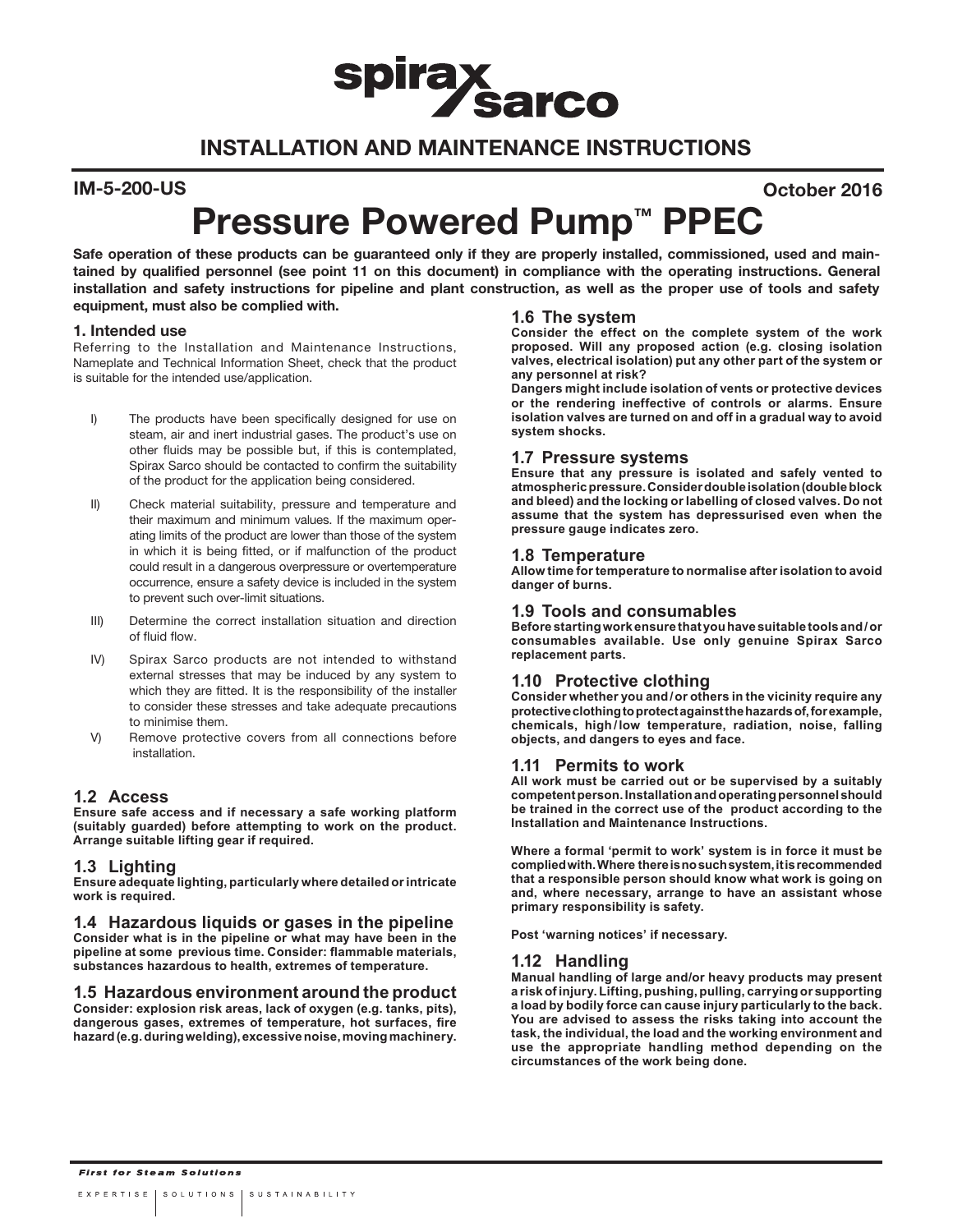#### **1.13 Residual hazards**

**In normal use the external surface of the product may be very hot. If used at the maximum permitted operating conditions the surface temperature of some products may reach temperatures in excess of 300°C (572°F).**

**Many products are not self-draining. Take due care when dismantling or removing the product from an installation (refer to 'Maintenance instructions').**

#### **1.14 Freezing**

**Provision must be made to protect products which are not self-draining against frost damage in environments where they may be exposed to temperatures below freezing point.**

#### **1.15 Disposal**

**Unless otherwise stated in the Installation and Maintenance Instructions, this product is recyclable and no ecological hazard is anticipated with its disposal providing due care is taken.**

### **1.16 Returning products**

**Customers and stockists are reminded that under EC Health, Safety and Environment Law, when returning products to Spirax Sarco they must provide information on any hazards and the precautions to be taken due to contamination residues or mechanical damage which may present a health, safety or environmental risk. This information must be provided in writing including Health and Safety data sheets relating to any substances identified as hazardous or potentially hazardous.**

# **1.17 Working safely with cast iron products on steam**

**Cast iron products are commonly found on steam and condensate systems. If installed correctly using good steam engineering practices, it is perfectly safe. However, because of its mechanical properties, it is less forgiving compared to other materials such as SG iron or carbon steel. The following are the good engineering practices required to prevent waterhammer and ensure safe working conditions on a steam system.** 

## **Safe Handling**

Cast Iron is a brittle material. If the product is dropped during installation and there is any risk of damage the product should not be used unless it is fully inspected and pressure tested by the manufacturer.



#### **Prevention of water hammer** Steam trapping on steam mains:



### **Steam Mains - Do's and Dont's:**



### **Prevention of tensile stressing**

Pipe misalignment:

**Installing products or re-assembling after maintenance:**



Do not over tighten. Use correct torque figures.





Flange bolts should be gradually tightened across diameters to ensure even load and alignment.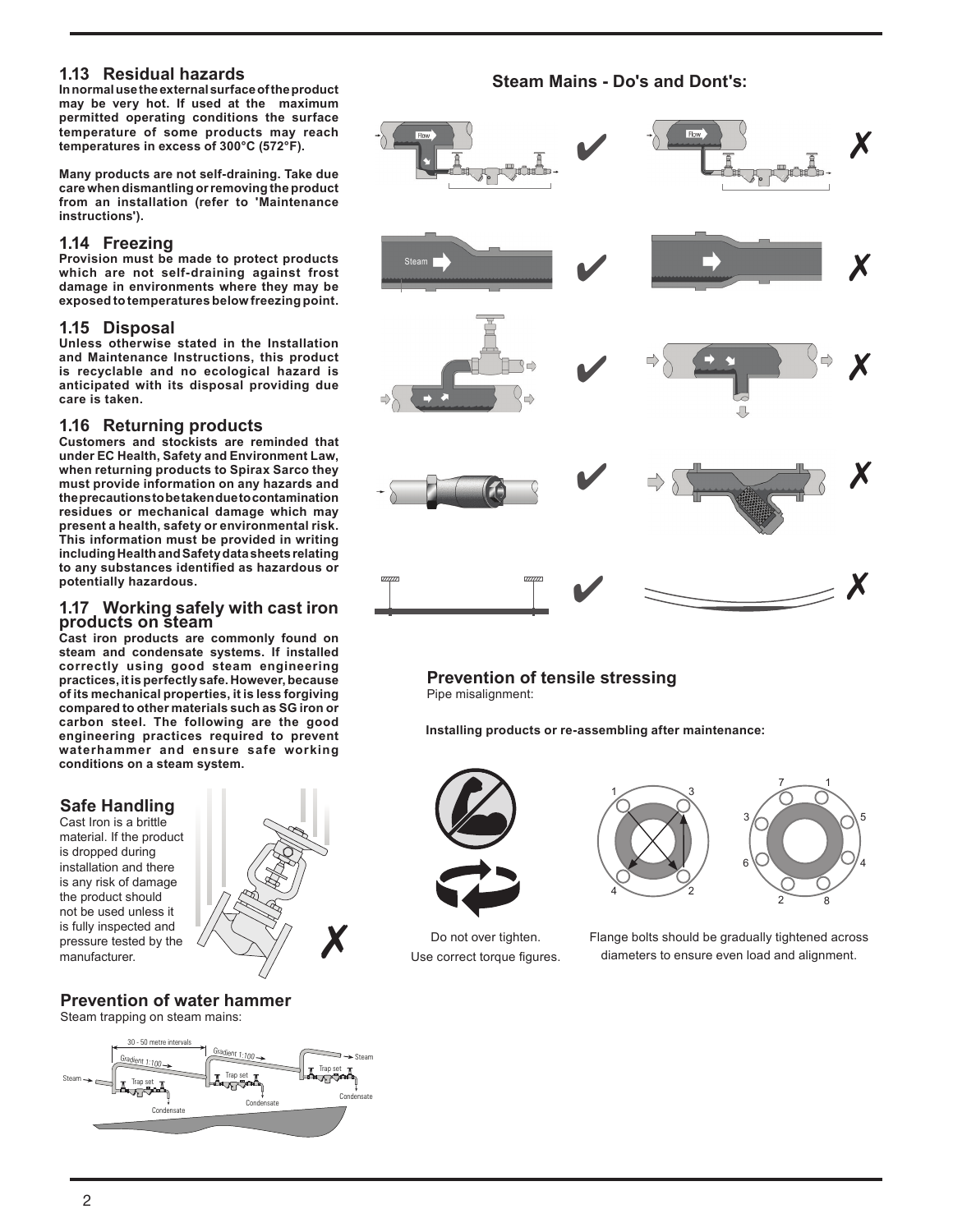

# Operating Pressure Range 5 to 125 psi (.34 to 8.6 bar)

#### How Pressure Powered Pump™ Operates

- 1. In the normal position before start-up the float (5) is at its lowest position with the steam valve (6) closed and exhaust valve (7) open.
- 2. When liquid flows by gravity through inlet check valve (8) into pump body, the float (5) will become buoyant and rise.
- 3. As the float (5) continues to rise the mechanism link (3) is engaged which increases the tension in the springs (15). When the float (5) has risen to its upper tripping position the energy in the springs is released instantaneously causing the linkage mechanism (3) to snap upwards over center moving push rod upwards to simultaneously open steam inlet valve and close exhaust valve.
- 4. Steam will now flow through the steam valve (6) and develop a pressure within the body forcing the liquid out through the dis-

charge check valve (9). The inlet check valve (8) will be closed during the discharge cycle.

- 5. As the liquid level in the pump body decreases so does the float's position. Before the float reaches its lowest position the mechanism link (3) is engaged increasing the tension in the springs (15). When the float is at its lower tripping position in the body the energy in the springs is released instantaneously causing the linkage mechanism (3) to snap over center downward moving push rod down causing the steam valve (6) to close and exhaust valve to open simultaneously.
- 6. Liquid will again flow through inlet check valve (8) to fill pump body and the cycle will be repeated.



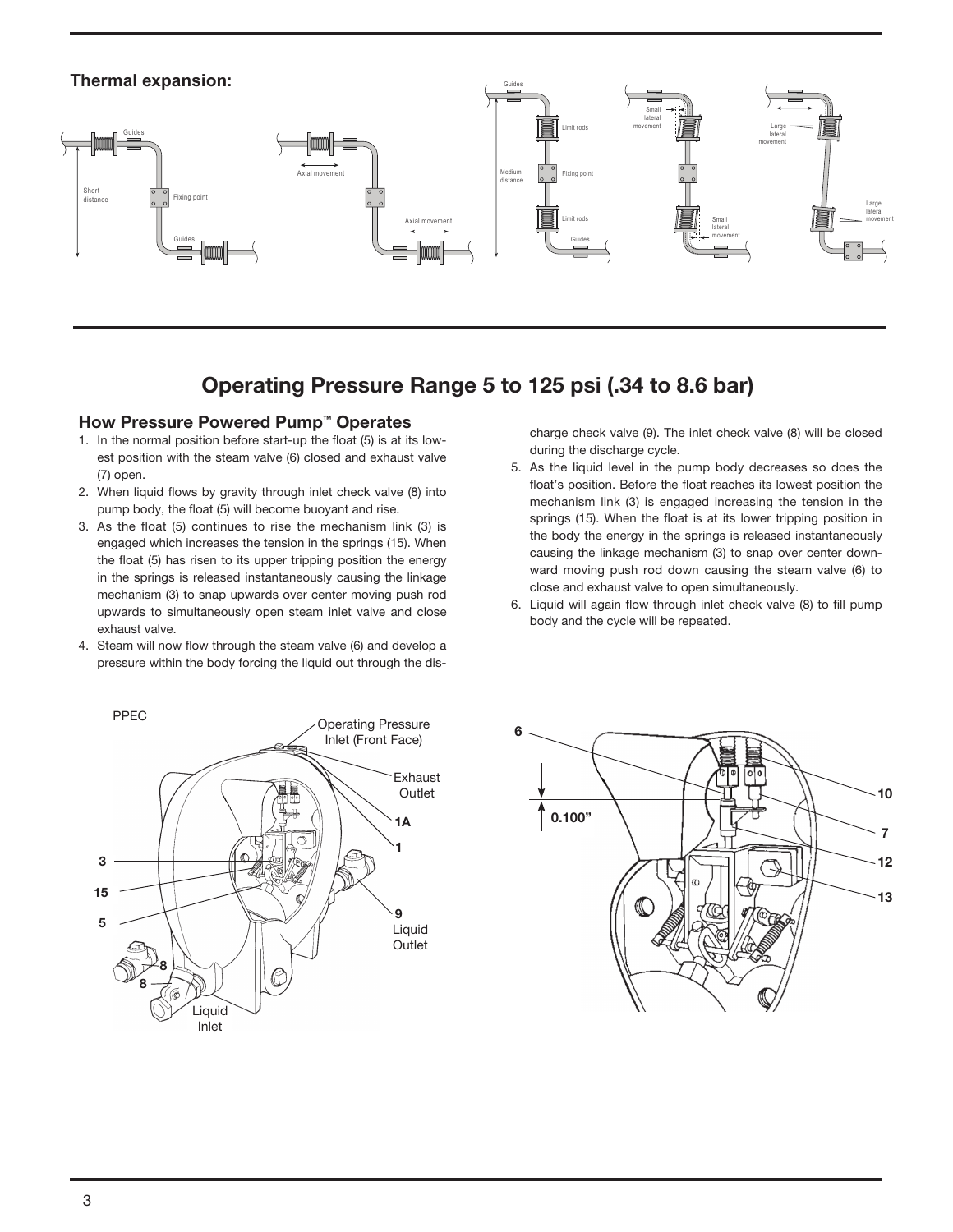# Installation — Vented Systems (Fig. 2)



Recommended installation of pressure powered pump when fitted with a reservoir or vented receiver. In an "open" system flash steam must be vented or condensed ahead of pump inlet. Application details will dictate which of the following options will be necessary to accomplish this.

Caution: Before installation or any maintenance is performed, ensure that all condensate, steam, air or gas lines are closed to prevent personnel injury.

It is highly recommended by Spirax Sarco that an adequately sized overflow is fitted to all condensate receivers. This should be considered best practice and overflows should only be excluded from installations in exceptional circumstances. Discharge from both overflows and vent pipes MUST be piped to a safe location, such that there is no risk to personnel. In the event of pump or system malfunction or overload, very hot condensate may be discharged from the overflow, or the vent pipe, or both. Where the vent pipe is not piped to a pit, or similar safe location, the use of a vent head to reduce the chance of entrained hot condensate spraying out of the vent is recommended.

Overview Connection — Overflow piping must be used on a vented system. Over-flow connections are required to ensure that in the event of pump or system malfunction, condensate will run in a controlled manner, from the condensate receiver to a safe location, such as a drain (subject to temperature and local regulations) or to an alternative safe location. The overflow piping must be a 'U' bend water seal which has a 12" minimum depth. Once primed on start-up the water seal is self-filling and should be piped to a suitable drain. The addition of the overflow provides a safety mechanism ensuring the pressure within the receiver does not increase. The overflow is also a tool to diagnose system problems. In the event of the overflow spilling fluid the operator is immediately made aware of a system problem. This could include failed traps feeding the package failed pump and changes in system loads and overloaded receiver.

Pump or system malfunction which could cause the receiver to over-flow, can occur for many reasons. These including, loss of motive steam due to blockage or incorrect operation, mechanical failure of the pump mechanism or associated check valves, blockage of the condensate inlet strainer of closure of the pumped return line and system shutdowns.

Over-flows will normally be a minimum of 1 1/2 " (DN40) in diameter, but may need to be larger for high capacity units such as packaged PTF4, or where the length of over flow pipe run, between receiver and discharge point, is more than 2 meters (6 ft.). A general "rule of thumb" (based on a 2 m (6 ft.) pipe run and a head of 0.6 m (2 ft.).

Condensate loads from zero to 5000 l/hr. (zero to 11000 lb. /hr.) use 1½"

Condensate loads from 5000 I/hr.to 10000 I/hr. (11000 to 22000 lb. /hr.) use 2"

Condensate loads from 10000 to 18000 I/hr. (22000 to 39600 lb. / hr.) use 3"

Normally over-flow connections will be fitted with a "loop seal" arrangement or a suitably sized float trap, to prevent steam escaping via the over-flow connection.

1. Install the pump physically below the receiver to be drained with the exhaust connection (10) vertically upwards. Pump should be installed with the recommended filling head (the vertical distance between the top of the pump and the bottom of the receiver) as shown in Fig. 2.For other filling head variations, see the capacity table on TI-5-202-US.

#### Recommended Filling Head: 3/4" & 1" PPEC 6"

- 
- 2. To prevent equipment flooding during the pump discharge stroke, a vented receiver should be installed in a horizontal plane ahead of the pump as shown in Figure 2. For proper receiver sizing, refer to the table shown below. All inlet line fittings must be fully ported.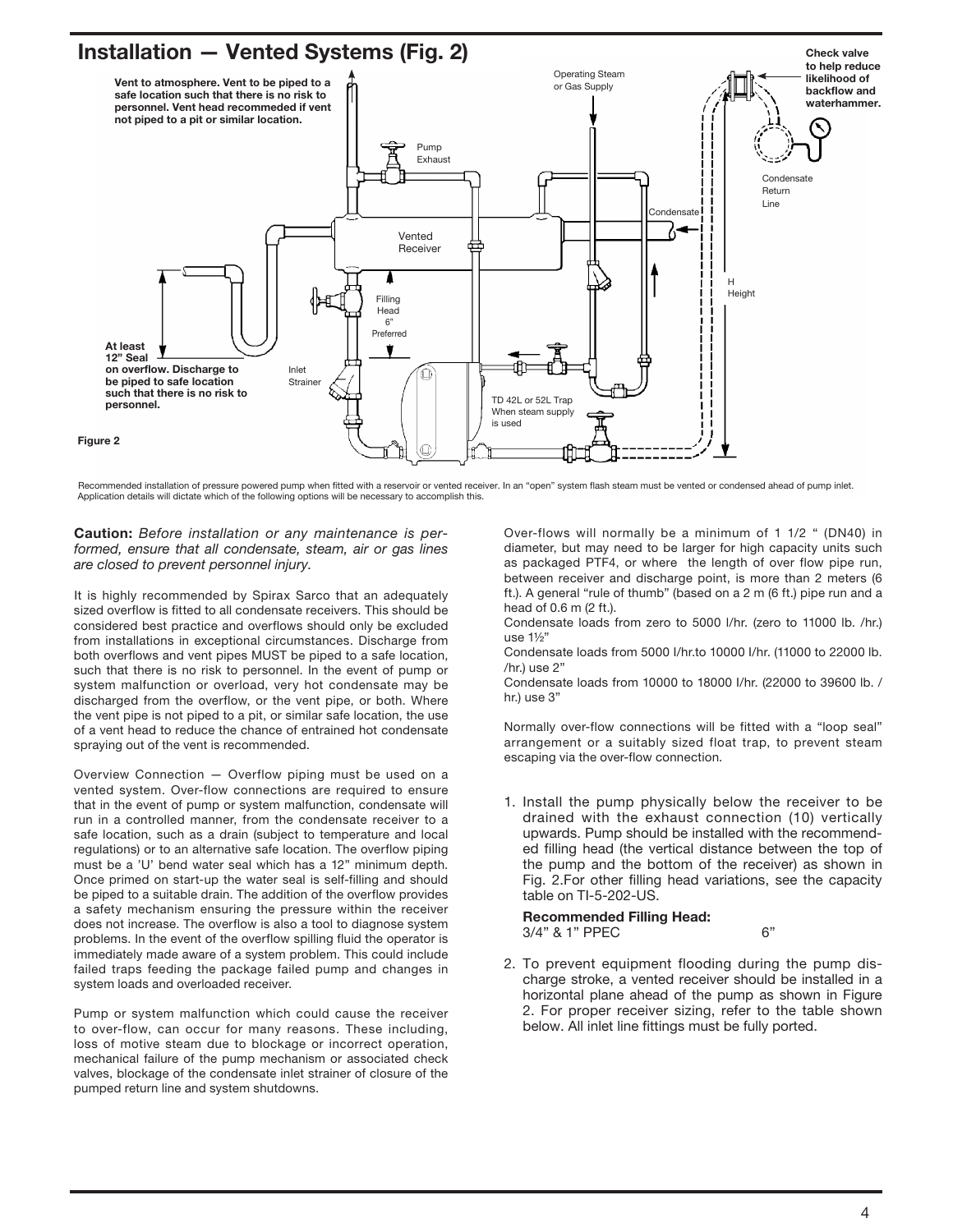#### Vented Receivers

To drain condensate from single or multiple sources in an "open" system, a vented receiver should be installed in a horizontal plane ahead of the pump. Sufficient volume is needed above the filling head level to accept the condensate reaching the receiver during the pump discharge stroke. More importantly, the receiver must be sized to allow sufficient area for complete flash steam separation from the condensate. The chart below shows proper vented receiver sizing (per criteria set forth in the A.S.H.R.A.E. Handbook) based on the amount of flash steam present. By sizing the receiver as shown below, there will be sufficient volume for condensate storage and sufficient area for flash steam separation. The receiver can be a length of large diameter pipe or a tank.

If desired, receiver overflow piping can be installed as shown in Fig. 2 and piped to a suitable drain. The piping must form a loop type water seal at least 12" deep immediately after the receiver.

| <b>Pump Size</b>   |                 |        |                  |
|--------------------|-----------------|--------|------------------|
| <b>Flash Steam</b> | <b>Receiver</b> |        | <b>Vent Line</b> |
| Up to              | Diameter        | Length | Diameter         |
| 75 pph             | 3"              | 30"    | $1 - 1/2"$       |
| $150$ pph          | 4"              | 30"    | 2"               |
| 300 pph            | 6"              | 36"    | $2 - 1/2"$       |
| 600 pph            | ጸ"              | 36"    | 3"               |
| $900$ pph          | 1 በ"            | 36"    |                  |

3. Connect the vented receiver to the inlet check valve on the pump. Connect the discharge to the return main or other installation point. For best performance, horizontal piping runs immediately ahead of the inlet check valve and after the discharge check valve should be kept to a minimum. Connect the discharge to the return main or other installation point.

Note:To achieve rated capacity, pump must be installed with check valves as supplied by Spirax Sarco, Inc., except, at inlet on sump pit application as shown in Fig. 9.

4. Connect the operating medium (steam, air or gas) supply to the motive supply inlet in the cover. Supply main should have a strainer and steam trap (steam service) or drain trap (air or gas service) installed upstream of the supply inlet. The steam trap/drain trap discharge should be piped into the receiver ahead of the pump for steam systems.

Note:When available motive pressure exceeds 125 psi, a Spirax Sarco pressure reducing valve is required to reduce pressure to the pump. The PRV should be located as far from the pump as possible. For best operation, motive pressure should be reduced to the minimum required to overcome pump back pressure and achieve the desired capacity. A safety relief valve should be installed at the connection provided in the pump cover or in the motive supply piping.

5. Exhaust line should be piped, unrestricted, to atmosphere. Line should be vertical, if possible. If horizontal runs must be used, line should be pitched so that it is self draining to the pump or receiver.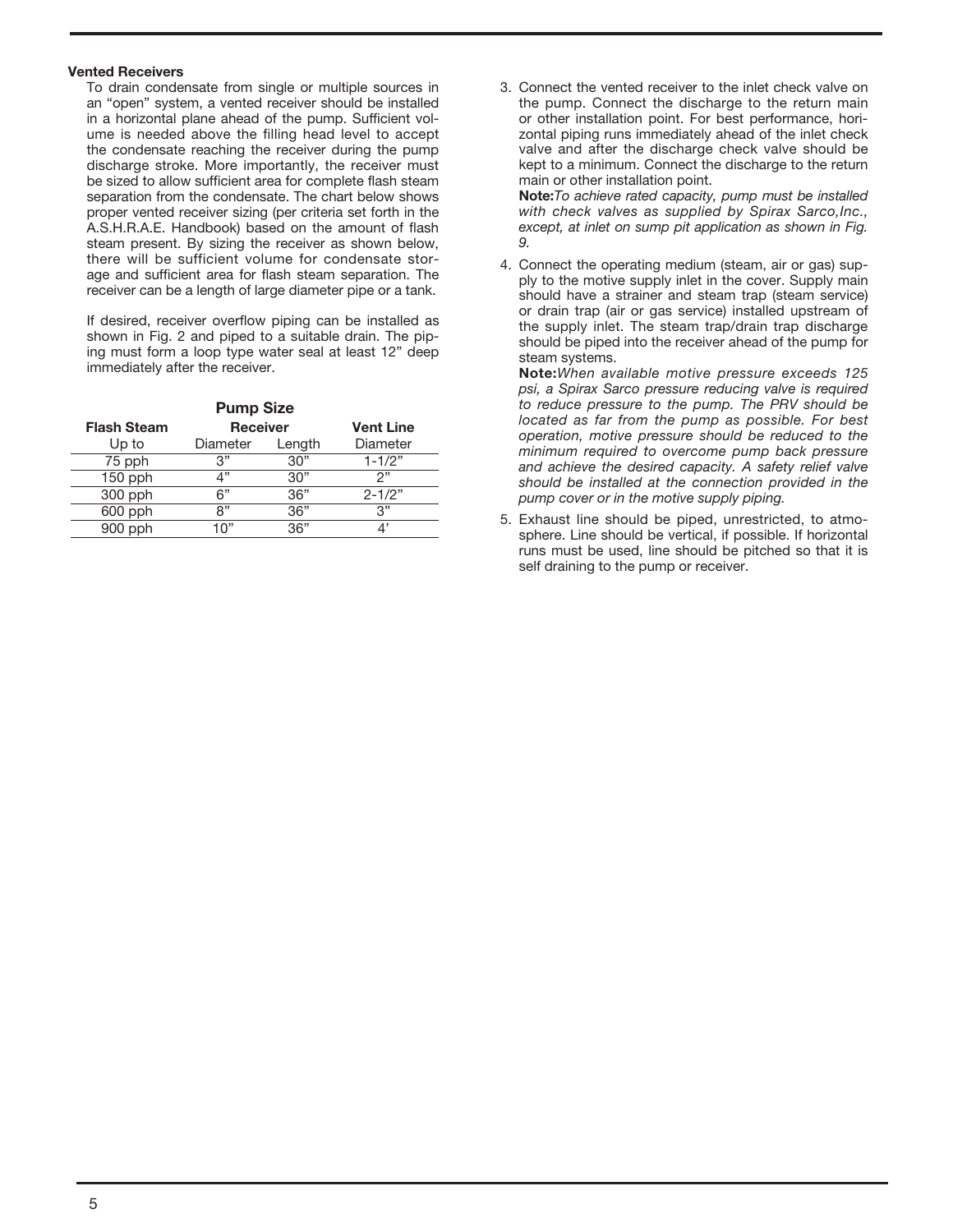# Installation — Closed Loop Systems (Figs. 3 or 4)

A closed-loop installation is one in which the exhaust line of the pump is piped back (pressure equalized) to the steam space being drained.

Caution:Before installation or any maintenance is performed, ensure that all steam, condensate, air or gas lines are closed to prevent personnel injury.

1. Install the pump physically below the equipment being drained with the exhaust connection (10) vertically upwards. Pump should be installed with the recommended filling head (the vertical distance between the top of the pump and the bottom of the reservoir) as shown in Fig. 3. For other filling head variations, see Capacity Table on TIS 5.202.

#### Recommended Filling Head:

3/4" & 1" PPEC 6"

- 2. To prevent equipment flooding during the pump discharge stroke, a reservoir pipe should be installed in a horizontal plane ahead of the pump as shown in Fig. 3. For proper reservoir sizing, refer to "Inlet Reservoir Piping" table shown on this page. All inlet line fittings must be fully ported. If desired, overflow piping can be installed using a properly sized float and thermostatic trap. The trap inlet should be located at the maximum allowable water level, at or near the top of the reservoir, and it should discharge to a suitable drain.
- 3. Connect the check valves (8) and (9) to the pump, making sure that the flow through the valves is in the proper direction. For best performance, horizontal piping runs immediately ahead of the inlet check valve and after the discharge check valve should be kept to a minimum. Connect the discharge to the return main or other installation point.

Note: To achieve rated capacity, pump must be installed with check valves as supplied by Spirax Sarco, Inc.

4. Connect the operating medium (steam only) supply to the motive supply inlet in the cover. Supply main should have a strainer and steam trap installed upstream of the supply inlet. The steam trap discharge should be piped to the downstream piping (Nonflooded).

Note:When available motive pressure exceeds 125 psi, a Spirax Sarco pressure reducing valve is required to reduce pressure to the pump. The PRV should be located as far from the pump as possible. For best

operation, motive pressure should be reduced to the minimum required to overcome backpressure and achieve desired capacity. A safety relief valve should be installed at the connection provided in the pump cover or in the motive steam supply piping.

- 5. Exhaust line must be piped, unrestricted, to the steam space being drained. The exhaust line can be connected to the top of the reservoir pipe when a proper connection in the steam space is not available. A thermostatic air vent should be installed at the highest point of the exhaust line to vent all non-condensibles during start-up. Any horizontal runs in exhaust line should be pitched so that the line is self-draining.
- 6. If at any time the backpressure against the pump is less than the pressure in the equipment being drained, a properly sized float and thermostatic trap must be installed between the pump and discharge check valve as shown in Figure 4.

#### Inlet Reservoir Piping

To drain condensate from a single piece of equipment in a "closed system", a reservoir should be installed in a horizontal plane ahead of the pump. Sufficient reservoir volume is needed above the filling head level to accept condensate reaching the pump during the discharge stroke. The chart below shows minimum reservoir sizing, based on condensate load, needed to prevent equipment flooding during the pump discharge stroke. The reservoir can be a length of large diameter pipe or a tank. Feet of reservoir piping needed for...

| <b>Pump Size</b>   |    |     |                  |                  |    |
|--------------------|----|-----|------------------|------------------|----|
| Liquid             |    |     | <b>Pipe Size</b> |                  |    |
| Lb. per Hr. 1-1/2" |    | 2"  | 3"               | 4"               | 6" |
| 500 or less        | 2' |     |                  |                  |    |
| 1000               | 3' | 2,  |                  |                  |    |
| 1500               | 5' | 3'  |                  |                  |    |
| 2000               | 6' | 4'  | 2,               |                  |    |
| 3000               |    | 6'  | 3'               |                  |    |
| 4000               |    | 8'  | 3.5'             | 2,               |    |
| 5000               |    | 1በ' | 4.5'             | 2.5'             |    |
| 6000               |    |     | 5.5'             | 3'               |    |
| 7000               |    |     | 6'               | $3.\overline{5}$ |    |
| 8000               |    |     |                  | 4'               |    |

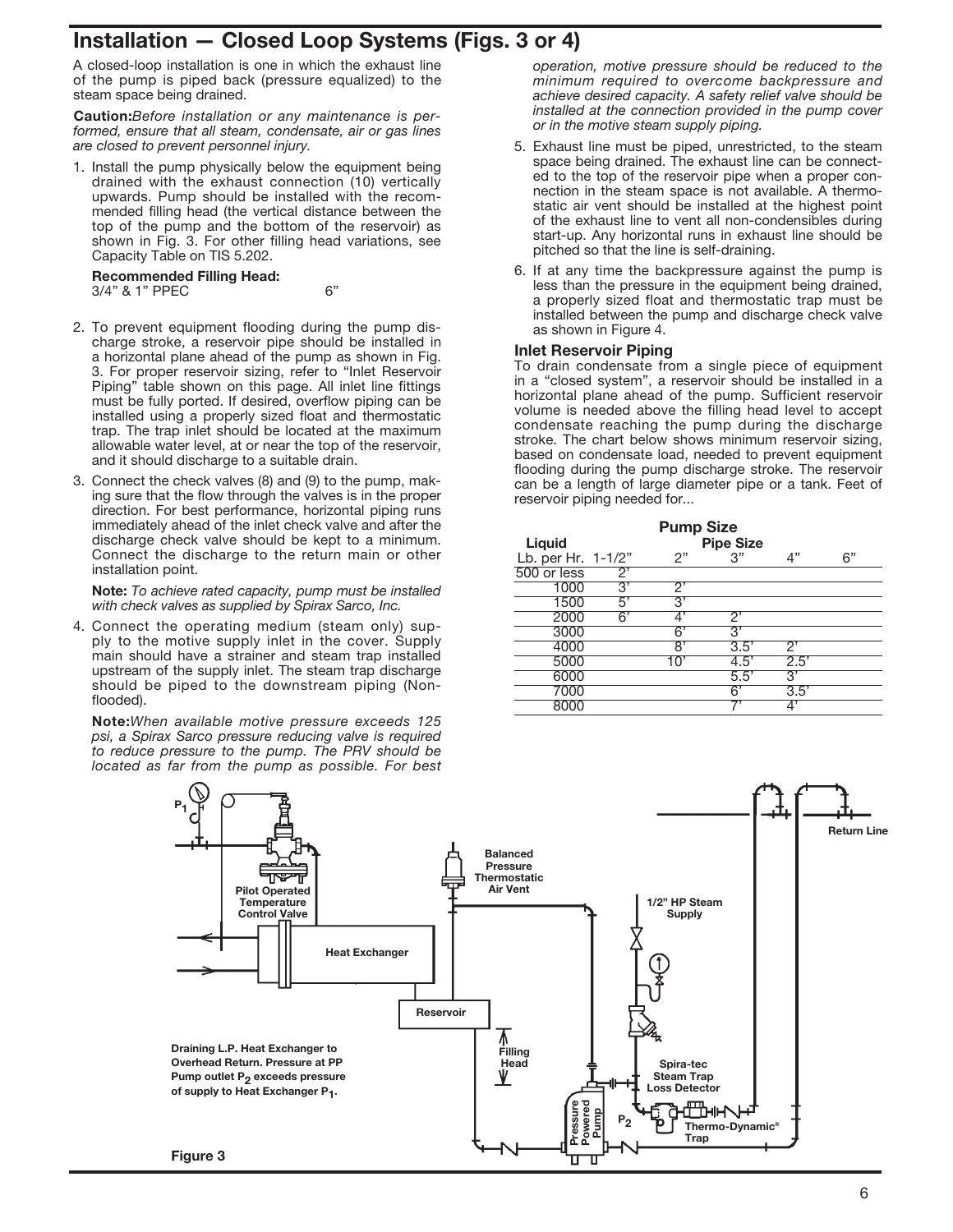

## Startup Procedure (All Hookups)

- 1. Slowly open supply (steam, air or gas) to provide pressure at the PP Pump inlet valve. Check that trap/drainer on motive line is operational.
- 2. Open gate valves in the PP Pump inlet and discharge lines.
- 3. Open valve(s) ahead of unit allowing condensate to enter the receiver/reservoir and fill the PP Pump body. Pump will discharge when full.
- 4. Observe operation for any abnormalities. PP Pump(s) should cycle periodically with an audible exhaust at the end of the pumping cycle. If any irregularities are observed, recheck installation instructions for proper hookup. Consult factory if necessary.
- 5. If overflow piping has been provided, check that a water seal has been established to prevent any steam from being vented during normal operation. Prime overflow piping if necessary.

## Maintenance: Inspection & Repairs

#### CAUTION:

Before removing the cover and mechanism assembly, be sure that the pump is completely isolated and relieved of any internal pressure. Motive supply, exhaust/tie-back, condensate inlet, and discharge lines should all be closed prior to performing any work on the pump. Use caution when removing cover and gasket. Gasket contains thin stainless steel reinforcement that may cause cuts to the skin.

- 1. Break all connections to the cover. Remove cover bolts and lift the cover and mechanism assembly from the body, noting the cover orientation.
- 2. Visually inspect the mechanism to verify that it is free of dirt and scale and moves freely.
- 3. Visually check springs (15). If defective, remove retaining clips and slide spring from pins. Replace with new springs (if necessary) and install retaining clips.
- 4. To check inlet and exhaust valves:
	- a. Remove the mechanism casting securing bolts (13). Carefully lift mechanism assembly free from cover.

NOTE:<br>Mechanism assembly is factory set and tested. No adjustments to the free: 1-800-833-3246 mechanism assembly should be made. If required, entire cover and mechanism assembly should be returned to the factory for repair service.

b. Visually inspect seating surfaces of inlet and exhaust valves for signs of wear (inlet valve assembly must be removed to check seat). Clean seating areas and reinstall or replace if necessary. When replacing steam or exhaust valve heads or seats, make certain the actuator disc (12) is adjusted as shown in drawing on page one. Torque seats as shown in table below. The float must be in the down position when making this adjustment.

c. To reassemble, reverse the above procedure. Replace gaskets.

5. When reinstalling cover and mechanism assembly, cover should be oriented as noted (1) above. Follow the start-up procedure to bring the pump back in operation. Torque cover bolts as shown on previous page.

For use of these units in hookups other than those described and illustrated, and for any additional information you may require, contact Spirax Sarco Applications Engineering Department, toll

| Inlet<br>Seat | <b>Exhaust</b><br>Seat | <b>PPEC</b><br><b>Cover Bolts</b> |
|---------------|------------------------|-----------------------------------|
| 85-90         | 85-90                  | 175-185                           |
| ft-Ib         | ft-Ib                  | ft-Ibs                            |
|               |                        |                                   |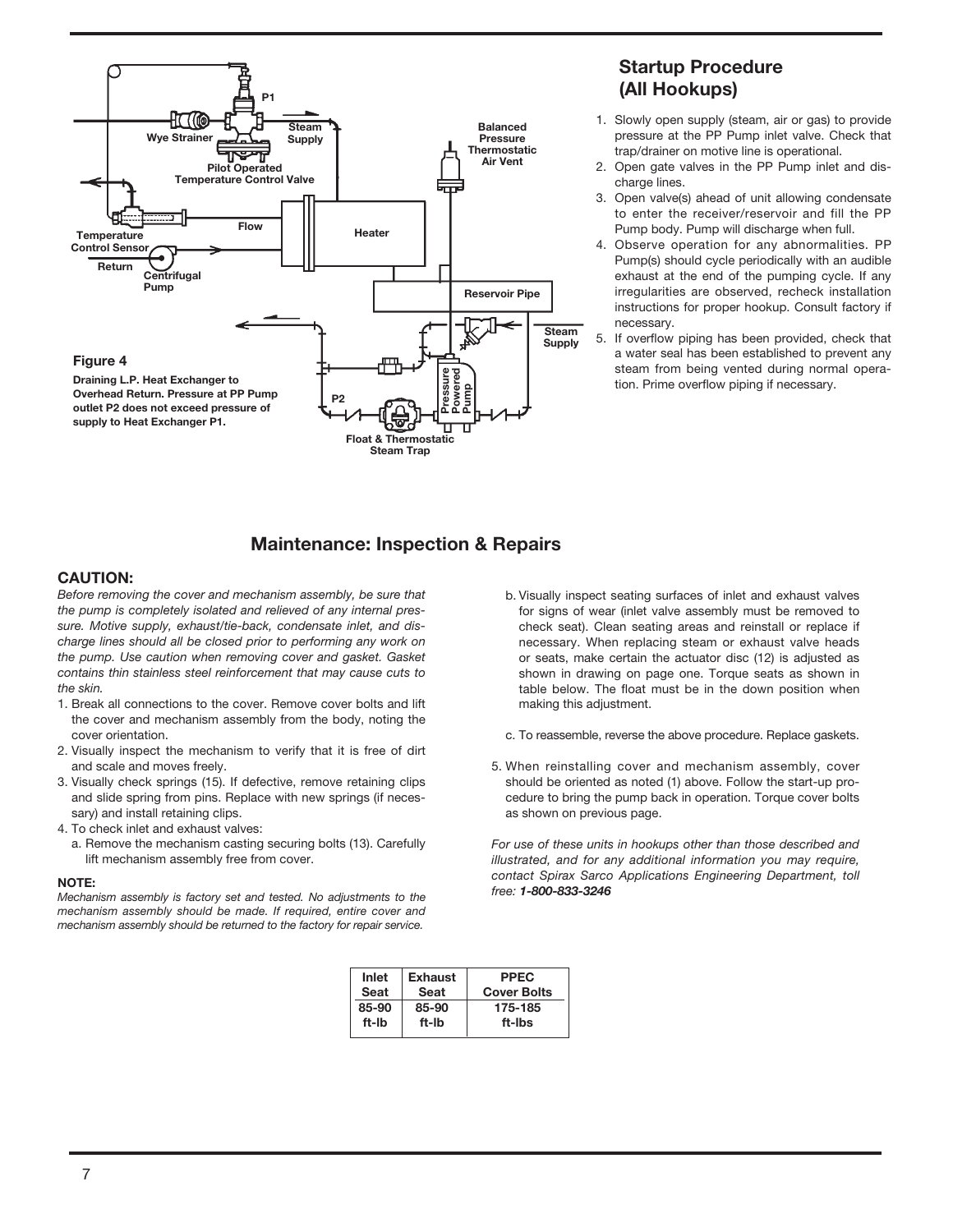# Pressure Powered Pump™ Troubleshooting Checklist

If a correctly sized Pressure Powered Pump does not operate properly, an incorrect hookup is suspect in new installations. For existing installations where the pump operates occasionally or not at all, the cause is often a change in the system supply or back pressure conditions beyond the original design parameters. With the system conditions and problem symptoms determined, check the following in turn and correct as necessary.

#### CAUTION:

Installation and troubleshooting should be performed by qualified service personnel. Before breaking any connections of the pump or piping system every effort should be made to assure that internal pressure has been relieved and that the motive supply line is shut off to prevent inadvertent discharge of the pump. When breaking any connection, piping/bolts should be removed slowly so that if the line is under pressure, this fact will be apparent before completely removing the pipe or component. Always relieve pressure before breaking any joint.

| <b>Symptom</b>                                                                                                  | <b>Cause</b>                                                             | <b>Check and Cure</b>                                                                                                                                                                                                                                                                                                                                                                                                                                                                                                                                                                                            |
|-----------------------------------------------------------------------------------------------------------------|--------------------------------------------------------------------------|------------------------------------------------------------------------------------------------------------------------------------------------------------------------------------------------------------------------------------------------------------------------------------------------------------------------------------------------------------------------------------------------------------------------------------------------------------------------------------------------------------------------------------------------------------------------------------------------------------------|
| 1. Pump fails to operate on startup.                                                                            | 1. a) Motive supply closed.                                              | 1. a) Open valve(s) to supply motive<br>pressure to pump.                                                                                                                                                                                                                                                                                                                                                                                                                                                                                                                                                        |
|                                                                                                                 | b) Condensate inlet line closed.<br>c) Condensate discharge line closed. | b) Open all valves to allow condensate to reach pump.<br>c) Open all valves to allow free discharge from pump to<br>destination.                                                                                                                                                                                                                                                                                                                                                                                                                                                                                 |
|                                                                                                                 | d) Motive pressure insufficient to<br>overcome backpressure.             | d) Check motive pressure and static backpressure.<br>Adjust motive pressure to 10-15 psi higher than static<br>backpressure.                                                                                                                                                                                                                                                                                                                                                                                                                                                                                     |
|                                                                                                                 | e) Check valves(s) installed in wrong<br>direction.                      | e) Verify proper flow direction and correct, if required.                                                                                                                                                                                                                                                                                                                                                                                                                                                                                                                                                        |
|                                                                                                                 | Pump air-locked.<br>f)                                                   | On vented system, assure that vent line is unrestrict-<br>ed to atmosphere and self-draining to the pump or<br>receiver. On a closed system, isolate the pump from<br>the pressurized space being drained. (Exhaust tie-<br>back line closed.) Break exhaust connection at pump<br>cover. Keep personnel clear of exhaust connection.<br>If pump begins to cycle, air locking has occurred.<br>Recheck that exhaust tie-back is in accordance with<br>the installation instructions. Install a thermostatic air<br>vent at a high point in the exhaust line. Assure that<br>the equalizer line is self-draining. |
| 2. Supply line/equipment flooded, but<br>pump appears to cycle normally<br>(periodic audible exhaust observed). | 2. a) Pump undersized.<br>required.                                      | 2. a) Verify rate capacity per TIS 5.202 capacity table.<br>Increase check valve size or install additional pump as                                                                                                                                                                                                                                                                                                                                                                                                                                                                                              |
|                                                                                                                 | b) Insufficient filling head.                                            | b) Verify required filling head per TIS 5.202. Lower pump<br>to achieve required filling head.                                                                                                                                                                                                                                                                                                                                                                                                                                                                                                                   |
|                                                                                                                 | c) Insufficient motive pressure to<br>achieve rated capacity.            | c) Check motive pressure setting and maximum back-<br>pressure during operation. Compare to capacity table<br>of TIS 5.202. Increase motive pressure as required to<br>meet load conditions.                                                                                                                                                                                                                                                                                                                                                                                                                     |
|                                                                                                                 | d) Restriction in condensate inlet line.                                 | d) Verify that fully ported fittings are used. Blowdown the<br>strainer, if fitted. Check that all valves are fully open.                                                                                                                                                                                                                                                                                                                                                                                                                                                                                        |
|                                                                                                                 | e) Inlet check valve stuck open<br>(debris).                             | e) Isolate inlet check valve and relieve line pressure.<br>Remove cap an visually inspect head, seat, and stem.<br>Clean seating surfaces and reinstall or replace, if nec-<br>essary.                                                                                                                                                                                                                                                                                                                                                                                                                           |
| 3. Supply line/equipment flooded, and<br>pump has stopped cycling (audible<br>periodic exhaust not observed).   | 3. a) Discharge line closed or blocked.                                  | 3. a) Check motive pressure and static back-pressure (at<br>pump discharge). If equal, a closed or blocked dis-<br>charge line is suspected. Check all valves downstream<br>of pump to assure an unobstructed discharge.                                                                                                                                                                                                                                                                                                                                                                                         |
|                                                                                                                 | b) Discharge check valve stuck<br>closed.                                | b) After checking per 3(a), isolate discharge check valve<br>and relieve line pressure. Visually inspect head, seat<br>and stem. Clean seating surfaces and reinstall or<br>replace, if necessary.                                                                                                                                                                                                                                                                                                                                                                                                               |
|                                                                                                                 | c) Insufficient motive pressure.                                         | c) If motive pressure is below static backpressure,<br>increase motive pressure setting to 10-15 psig above<br>static backpressure. Do not exceed rated pressure<br>limits of equipment.<br>For steps 3(d) through 3(g) on page 7-With exhaust/<br>tie-back line isolated from the equipment being<br>drained (close-loop systems), break the exhaust/tie-                                                                                                                                                                                                                                                       |
|                                                                                                                 |                                                                          | back connection at the pump cover and-                                                                                                                                                                                                                                                                                                                                                                                                                                                                                                                                                                           |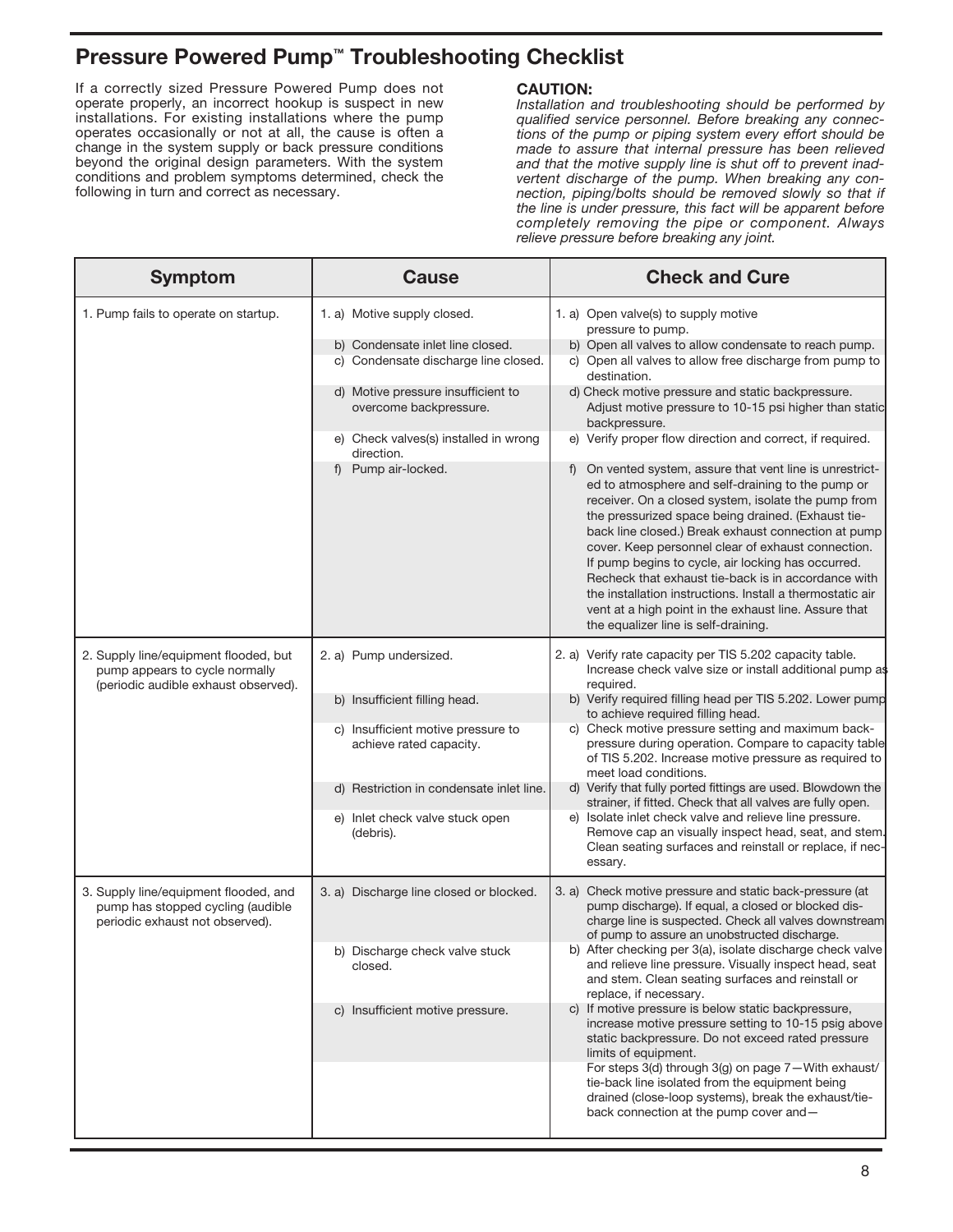| <b>Symptom</b>                                                                                                                                                                                                                                                                                                                                                                                                                                                                                                                                                                                                                                                                                                                                                                                   | <b>Cause</b>                                                                                                                                                                                                                   | <b>Check and Cure</b>                                                                                                                                                                                                                                                                                                                                                                                                                                                                                                                                                                                                                                                                                                                                                                                                                                   |
|--------------------------------------------------------------------------------------------------------------------------------------------------------------------------------------------------------------------------------------------------------------------------------------------------------------------------------------------------------------------------------------------------------------------------------------------------------------------------------------------------------------------------------------------------------------------------------------------------------------------------------------------------------------------------------------------------------------------------------------------------------------------------------------------------|--------------------------------------------------------------------------------------------------------------------------------------------------------------------------------------------------------------------------------|---------------------------------------------------------------------------------------------------------------------------------------------------------------------------------------------------------------------------------------------------------------------------------------------------------------------------------------------------------------------------------------------------------------------------------------------------------------------------------------------------------------------------------------------------------------------------------------------------------------------------------------------------------------------------------------------------------------------------------------------------------------------------------------------------------------------------------------------------------|
| <b>Important Safety Note:</b><br>For steps (d) through (g) it is necessary<br>to break the exhaust/tie-back line at the<br>pump exhaust connection. On closed<br>loop systems, care should be exercised<br>to assure that the pump is isolated<br>(motive supply, condensate inlet and<br>discharge, and exhaust/tie-back line<br>all closed) and that case pressure is<br>relieved prior to breaking this connec-<br>tion to avoid injury to personnel. Also,<br>under fault conditions, it is possible<br>that hot condensate may run out of the<br>exhaust connection when broken for<br>both closed loop and vented systems.<br>This possibility should be taken into<br>consideration when performing these<br>steps to avoid scalding of personnel or<br>water damage to nearby equipment. | d) Motive inlet valve leaking and/or<br>worn.                                                                                                                                                                                  | d) Slowly open motive supply line, leaving the conden-<br>sate inlet and discharge lines closed. Observe the<br>exhaust connection for steam or air leakage. If leak-<br>age is observed, an inlet valve problem is indicated.<br>Isolate pump, remove cover and mechanism assem-<br>bly and visually inspect. Replace inlet valve and seat<br>assembly.                                                                                                                                                                                                                                                                                                                                                                                                                                                                                                |
|                                                                                                                                                                                                                                                                                                                                                                                                                                                                                                                                                                                                                                                                                                                                                                                                  | e) Mechanism Faults<br>i) Broken springs<br>ii) Ruptured float<br>iii) Mechanism binding                                                                                                                                       | e) With motive line open, slowly open condensate inlet<br>line to the pump, allowing pump to fill and observe<br>exhaust connection. Keep personnel clear of<br>exhaust! If condensate runs out exhaust connec-<br>tion, a mechanism fault is clearly indicated. Isolate<br>pump by shutting off motive supply and condensate<br>inlet, remove cover and mechanism assembly, and<br>visually inspect. Examine springs and float for obvi-<br>ous defects. Stroke mechanism and check for any<br>source of binding or increased friction. Repair and/<br>or replace all defects observed.                                                                                                                                                                                                                                                                |
|                                                                                                                                                                                                                                                                                                                                                                                                                                                                                                                                                                                                                                                                                                                                                                                                  | Exhaust/tie-back causing vapor<br>f)<br>lock (vented or closed loop).                                                                                                                                                          | If mechanism is heard to trip and no fluid is observed<br>f)<br>running out the exhaust connection, slowly open the<br>discharge line from the pump and observe operation.<br>Keep personnel clear of exhaust connection! If<br>pump cycles normally, a fault in the exhaust/tie-back<br>line is suspected. Recheck the exhaust/tie-back pip-<br>ing layout for compliance with the installation instruc-<br>tions. Exhaust/tie-back line must be self-draining to<br>prevent vapor locking the pump.                                                                                                                                                                                                                                                                                                                                                   |
|                                                                                                                                                                                                                                                                                                                                                                                                                                                                                                                                                                                                                                                                                                                                                                                                  | g) Inlet check valve stuck closed.                                                                                                                                                                                             | g) If mechanism is not heard to trip and fluid is not<br>observed running from the exhaust connection, it is<br>suspected that the fault lies in the condensate inlet<br>piping. Assure that all valves leading to the pump<br>have been opened. If so, this indicates that the inlet<br>valve is stuck closed. Isolate the pump and check<br>valve and relieve line pressure. Visually inspect the<br>head, seat and stem. Clean seating surfaces and<br>reinstall or replace, if necessary. Reinstall exhaust/<br>tie-back connection and open line.                                                                                                                                                                                                                                                                                                  |
| 4. Chattering or banging in return main<br>after pump discharges.                                                                                                                                                                                                                                                                                                                                                                                                                                                                                                                                                                                                                                                                                                                                | 4. a) Vacuum created at pump outlet<br>after discharge because of accel-<br>eration/deceleration of large water<br>slug in return main (usually results<br>from long horizontal run with mul-<br>tiple rises and drops).       | 4. a) Install a vacuum breaker at the top of the lift (at high<br>point in return line). For pressurized return systems<br>and air eliminator may be required downstream of<br>the vacuum breaker. (See Fig. 8).                                                                                                                                                                                                                                                                                                                                                                                                                                                                                                                                                                                                                                        |
|                                                                                                                                                                                                                                                                                                                                                                                                                                                                                                                                                                                                                                                                                                                                                                                                  | b) Pump "blow-by".                                                                                                                                                                                                             | b) Check condensate inlet pressure and static back-<br>pressure at the pump discharge. If the inlet pressure<br>equals or exceeds the static backpressure, a "blow<br>through" problem is suspected. On vented systems,<br>check for leaking traps discharging into the conden-<br>sate inlet line which would increase inlet line pres-<br>sure. Replace any faulty traps. On closed loop sys-<br>tems, if condensate inlet pressure can exceed static<br>backpressure under normal operation (i.e. boost in<br>equipment operating pressure via a modulating con-<br>trol valve or significant decrease in static return main<br>pressure), a pump trap combination is required. The<br>pump trap combination will prevent passage of steam<br>into the return main and allow the pump to cycle nor-<br>mally when condensate is present (See Fig. 4) |
| 5. Vent line discharging excessive flash<br>steam (vented applications only).                                                                                                                                                                                                                                                                                                                                                                                                                                                                                                                                                                                                                                                                                                                    | 5. a) Faulty steam traps discharging live<br>steam into condensate inlet line<br>(See also 4(b), Pump "Blow-By").<br>b) Excessive (over 50 lb/hr) flash<br>steam being vented through pump.<br>c) Exhaust valve stuck or worn. | 5. a) Check for leaking traps discharging into condensate<br>return. Repair or replace faulty traps. (See also 4(b),<br>Pump "Blow-By").                                                                                                                                                                                                                                                                                                                                                                                                                                                                                                                                                                                                                                                                                                                |
|                                                                                                                                                                                                                                                                                                                                                                                                                                                                                                                                                                                                                                                                                                                                                                                                  |                                                                                                                                                                                                                                | b) Vent receiver ahead of pump.                                                                                                                                                                                                                                                                                                                                                                                                                                                                                                                                                                                                                                                                                                                                                                                                                         |
|                                                                                                                                                                                                                                                                                                                                                                                                                                                                                                                                                                                                                                                                                                                                                                                                  |                                                                                                                                                                                                                                | c) Isolate pump and remove cover and mechanism<br>assembly. Remove exhaust head and seat assem-<br>bly. Visually inspect seating surface. Clean and rein-<br>stall or replace, if worn.                                                                                                                                                                                                                                                                                                                                                                                                                                                                                                                                                                                                                                                                 |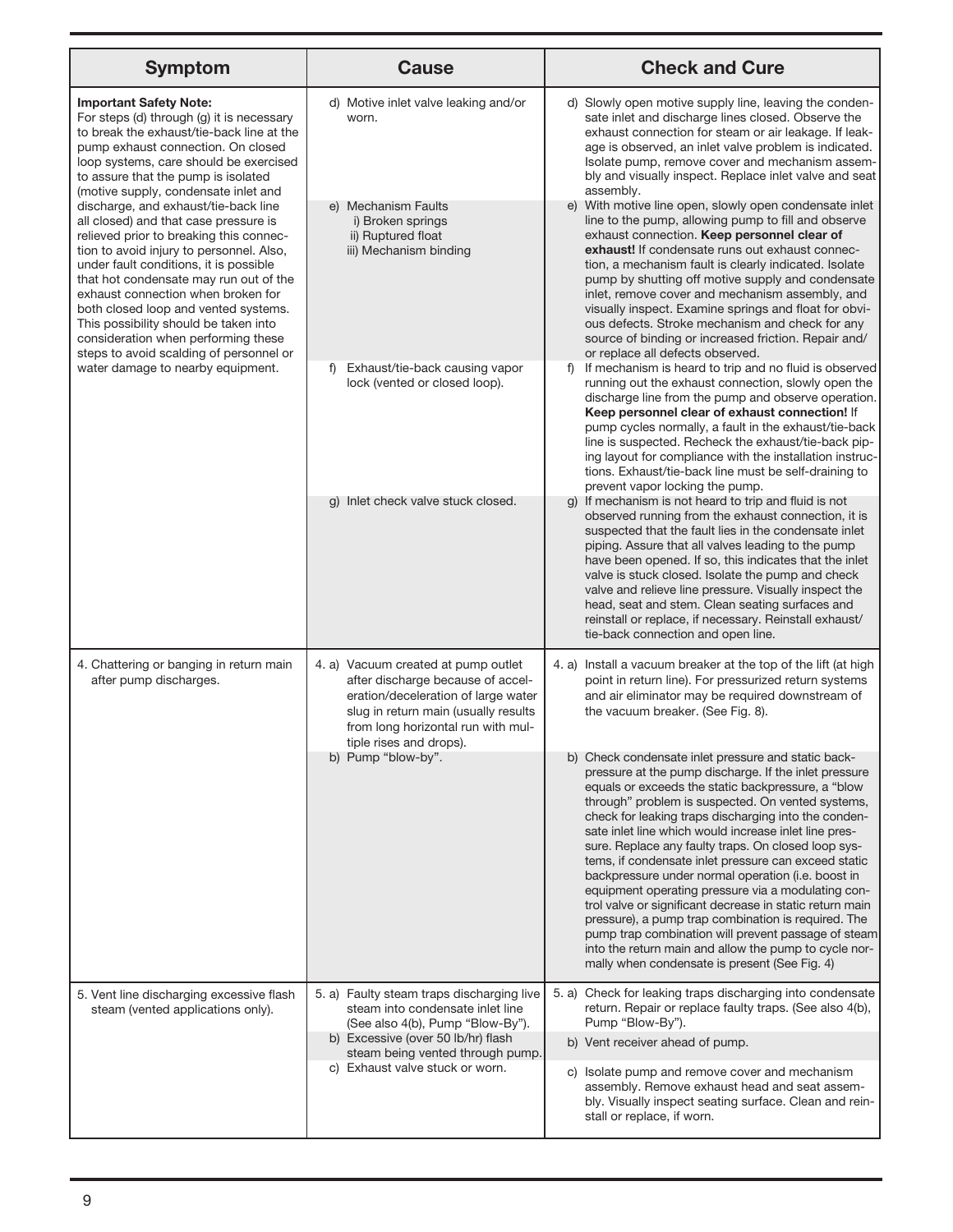# Other Typical Hook-up Sketches